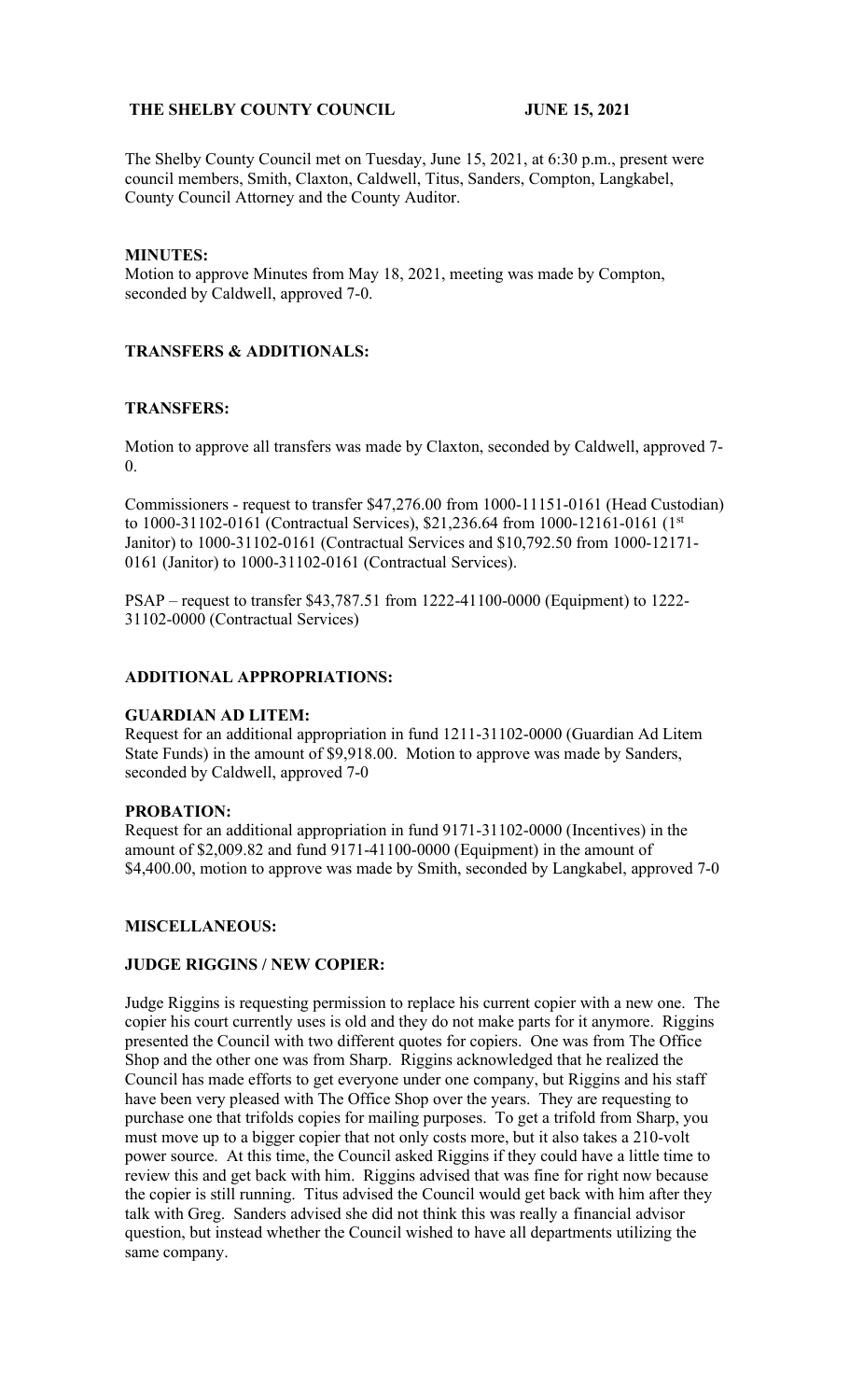## **BLUE RIVER FOUNDATION:**

Titus advised the Council needed to discuss if they wanted to contribute to the Trust this year. He also reminded the Council that last year they held off because of the decline in the tax revenues. At this time Sanders made a motion to hold off again this year, seconded by Caldwell, approved 7-0

## **COUNCIL / ERA RESOLUTION – DANIEL PROJECT:**

Titus presented the Council with Resolution 2021-15 Declaring a designated a particular area to be an Economic Revitalization Area. This area will be on the northside 300 N just west of POET. Mr. Schrump with Brown, DePrez & Johnson to answer any questions, that the Council may have. It was noted a few times this is not for solar, but instead for manufacturing opportunities. Motion to approve Resolution 2021-15 was made by Caldwell, seconded by Claxton, approved 7-0

# **AUDITOR / RESOLUTION:**

The County Auditor presented the Council with Resolution 2021-16 so that she can move the Supplemental CAGIT money the County received this year into the Rainy-Day Fund. The amount of the transfer will be \$250,000.00. Motion to approve was made by Sanders, seconded by Caldwell, approved 7-0

# **HUMAN RESOURCES / EMPLOYEE STIPEND SHERIFF'S OFFICE:**

Donna advised back in April the Sheriff discussed giving some of his employees stipends for being certified in IDAC, so they can enter warrants into the database. This would be a \$1,500.00 stipend paid to 6 positions. This would be in its own budget line item and not part of their base salary, for those who become certified. Motion to approve was made by Sanders, seconded by Langkabel, approved 7-0.

# **SCDC / RESOLUTION**

Brian Asher presented the Council with a Resolution giving SCDC and the City permission to apply for a part of a "Readi" grant from the state. This will assemble a region to request up to \$50 million in grant money. The state has \$500 million, and they are going to pick 10 different regions within the state of Indiana and each Region must consist of other cities and counties. This will be called the "I-74 Innovation Corridor Region" and will extend down I-74 and include Shelby County, Shelbyville, Decatur County, Greensburg, Rush County, Rushville & Batesville. By July 1, 2021, we must have a region defined to turn this into the State. The Resolution before the Council merely allows the Region to be able to move forward with a formal request. Brian advised they are working with HWC who also completed our Comprehensive Plan at the City and County level. So, they will be helping fill out the proposal information. Brian stated he is also working Jennifer Jones with Blue River Foundation and two other county foundations. At this time Brian read the Resolution in full. Motion to approve Resolution 2021-17 was made by Claxton, seconded by Langkabel, approved 7-0.